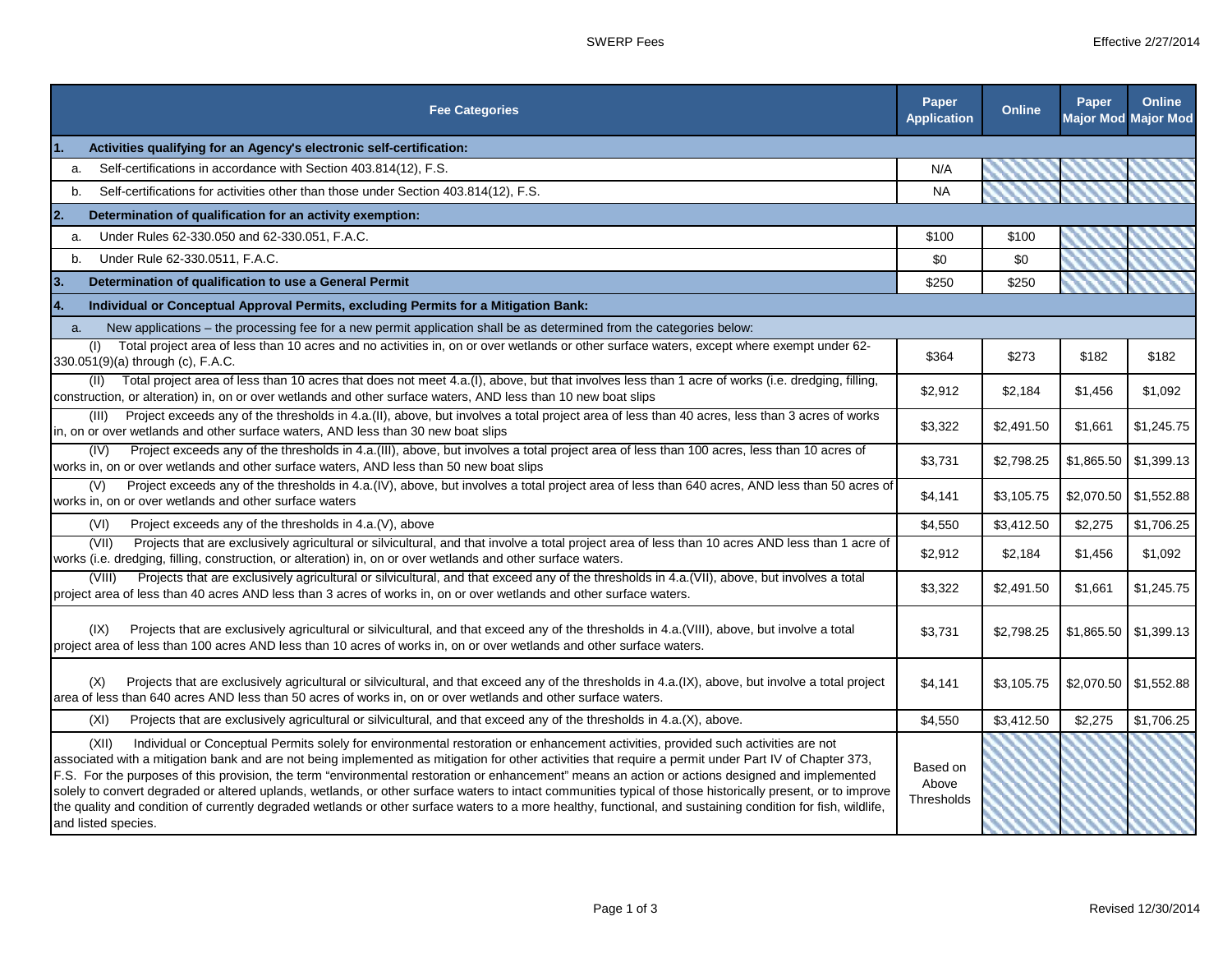| <b>Fee Categories</b>                                                                                                                                                                                                                                                         | Paper<br><b>Application</b> | <b>Online</b> | Paper   | Online<br><b>Major Mod Major Mod</b> |
|-------------------------------------------------------------------------------------------------------------------------------------------------------------------------------------------------------------------------------------------------------------------------------|-----------------------------|---------------|---------|--------------------------------------|
|                                                                                                                                                                                                                                                                               | Based on                    |               |         |                                      |
| (XIII)<br>Individual or Conceptual Permit solely to retrofit an existing stormwater management system or systems.                                                                                                                                                             | Above                       |               |         |                                      |
|                                                                                                                                                                                                                                                                               | Thresholds                  |               |         |                                      |
| Major Modifications that exceed any of the thresholds in 62-330.315(3), F.A.C.:<br>b.                                                                                                                                                                                         | 50% of the                  |               |         |                                      |
|                                                                                                                                                                                                                                                                               | fee under 4.a.              |               |         |                                      |
| Major Modifications to an Individual Permit that are consistent with an existing Conceptual Approval Permit<br>(1)                                                                                                                                                            | above                       |               |         |                                      |
|                                                                                                                                                                                                                                                                               | 50% of the                  |               |         |                                      |
|                                                                                                                                                                                                                                                                               | fee under 4.a.              |               |         |                                      |
| Major Modifications to an Individual or Conceptual Approval Permit that increase the project area<br>(II)                                                                                                                                                                     | above                       |               |         |                                      |
|                                                                                                                                                                                                                                                                               | 50% of the                  |               |         |                                      |
| All other Major Modifications<br>(III)                                                                                                                                                                                                                                        | fee under 4.a.<br>above     |               |         |                                      |
| Individual or Conceptual Permits for a Mitigation Bank                                                                                                                                                                                                                        |                             |               |         |                                      |
| 15.                                                                                                                                                                                                                                                                           |                             |               |         |                                      |
| New applications for a Mitigation Bank with a permit area of:<br>a.                                                                                                                                                                                                           |                             |               |         |                                      |
| less than 100 acres;<br>(1)                                                                                                                                                                                                                                                   | \$3,632                     | \$2,724       | \$1,816 | \$1,362                              |
| at least 100, but less than 640 acres;<br>(II)                                                                                                                                                                                                                                | \$3,632                     | \$2,724       | \$1,816 | \$1,362                              |
| (III)<br>640 acres or more                                                                                                                                                                                                                                                    | \$3.632                     | \$2,724       | \$1.816 | \$1,362                              |
| Major Modifications exceeding any of the thresholds in subsection 62-330.315(3), F.A.C.:<br>b.                                                                                                                                                                                |                             |               |         |                                      |
| (1)<br>Affecting one of the following: service area credit assessment success or release criteria, hydrologic structures or alterations, elimination of<br>lands, monitoring or management plans or construction or mitigation design that does not increase the project area | \$1,816                     | \$1,362       |         |                                      |
| Affecting two of the components in 5.b.(I) above<br>(II)                                                                                                                                                                                                                      | \$1,816                     | \$1,362       |         |                                      |
| Affecting three of the components in 5.b. (I) above<br>(III)                                                                                                                                                                                                                  | \$1,816                     | \$1,362       |         |                                      |
| (IV) All other major modifications                                                                                                                                                                                                                                            | \$1,816                     | \$1,362       |         |                                      |
| <b>Mitigation Bank Credit Release</b><br>C.                                                                                                                                                                                                                                   | \$0                         | \$0           | \$0     | \$0                                  |
| Mitigation Bank Credit Withdrawal<br>d.                                                                                                                                                                                                                                       | \$0                         | \$0           | \$0     | \$0                                  |
| Minor Modifications of an individual or conceptual approval permit including a permit for a mitigation bank, that do not exceed any of the thresholds in subsection 62-330.315(3), F.A.C.<br>16.                                                                              |                             |               |         |                                      |
| Extension of permit duration, where not exempted from fees under Florida Statutes<br>a.                                                                                                                                                                                       | \$0                         | \$0           | \$0     | \$0                                  |
| To correct minor errors that do not involve technical review.<br>b.                                                                                                                                                                                                           | \$0                         | \$0           | \$0     | \$0                                  |
| To transfer a permit to a new owner/permittee or to transfer a permit to an operation and maintenance entity.<br>c.                                                                                                                                                           | \$0                         | \$0           | \$0     | \$0                                  |
| All other Minor Modifications<br>d.                                                                                                                                                                                                                                           | \$0                         | \$0           | \$0     | \$0                                  |
| <b>Variance or Waiver:</b><br>17.                                                                                                                                                                                                                                             |                             |               |         |                                      |
| Under Section 120.542, F.S.<br>a.                                                                                                                                                                                                                                             | \$0                         | \$0           | \$0     | \$0                                  |
| Under Section 373.414(17), F.S.<br>b.                                                                                                                                                                                                                                         | \$0                         | \$0           | \$0     | \$0                                  |